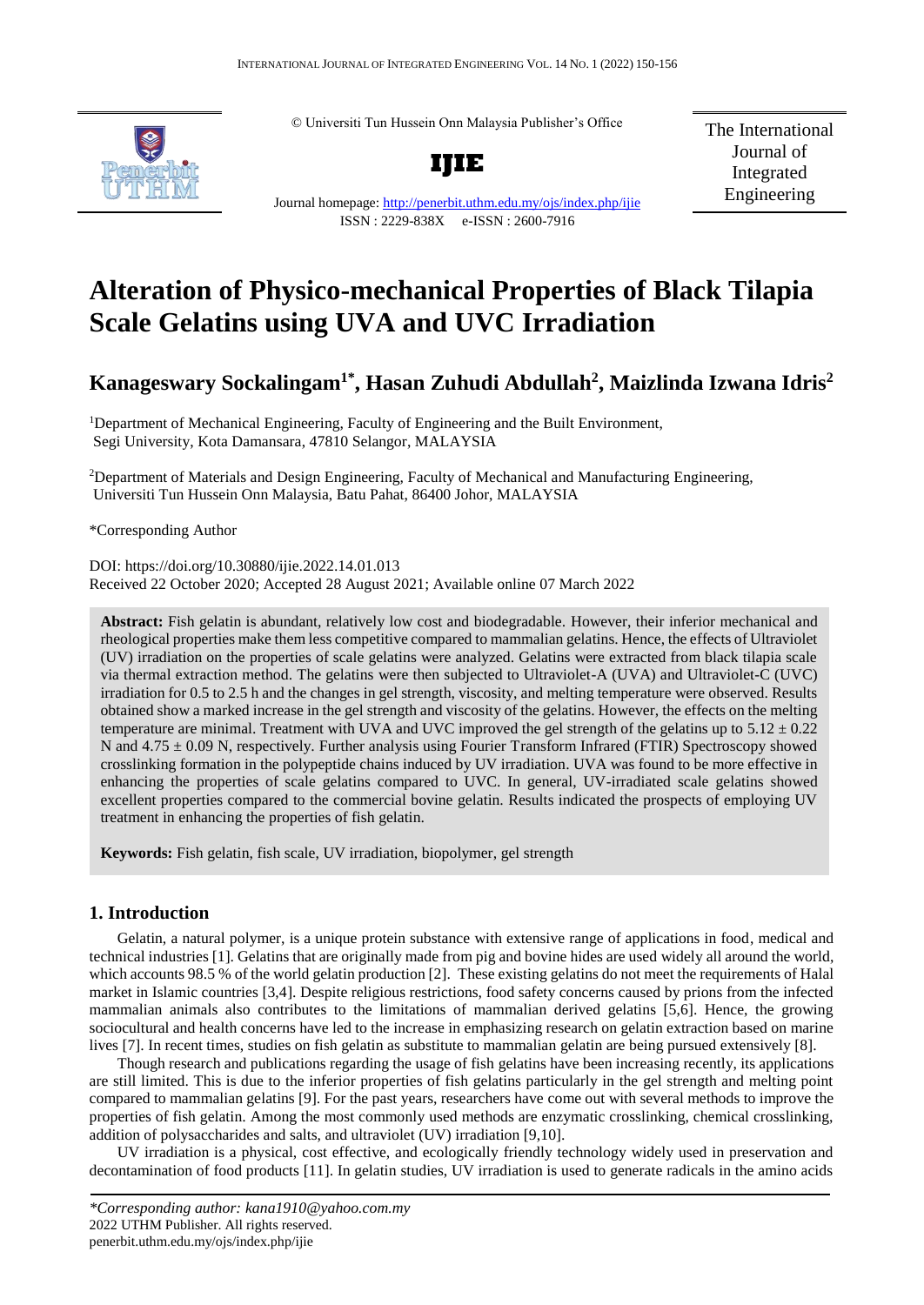which in return lead to stronger crosslinking formation. However, stronger UV doses had been reported to cause chain fragmentation in the gelatin molecules, which may lead to reduction in viscosity [11]. UV irradiation doses can be controlled by manipulating the irradiation time and distance from the samples [9].

Generally, the effects of UV decrease when the wavelength increases. UVC with the shortest wavelength is considered the most dangerous and strongest followed by UVB and UVA [12]. Several studies had been reported to investigate the potential of UVB [9] and UVC [11, 13] in improving the properties of fish gelatins. However, up to date, to our best knowledge, the effects of UVA on fish gelatins remains unexplored.

Therefore, in this study, the ability of different types of UV ray in altering the fish gelatin properties had been analysed. The aim of this study is to compare the effects of UVA and UVC irradiation on the properties of black tilapia (Oreochromis niloticus) scale gelatins. Irradiation time had been manipulated and the changes in gel strength, viscosity, and melting temperature of the gelatins were observed. The effects of UVA and UVC irradiation on functional groups of scale gelatin were also identified using Fourier Transform Infrared (FTIR) Spectroscopy analysis.

#### **2. Materials and Methods**

#### **2.1 Sample Preparation**

Black tilapia (*O. niloticus*) scale gelatins were extracted using method of [6]. Scales underwent acidic pre-treatment process, and subsequently, gelatins were extracted using thermal extraction method. Gelatin solutions of 6.67 % (w/v) were prepared in a 150 ml beaker by dissolving 7.5 g of the scale gelatin granules in 105 ml of distilled water at 60 ºC for 30 min. The gelatin solutions were cooled at room temperature for 30 min immediately after the heating process prior to UV treatment.

#### **2.2 UV Treatment**

Samples were exposed to 15 Watt UVA (366 nm; Model Actinic BL, Philips, China) and UVC (254 nm; 15 W, Model G15T8, Philips, China) light source in a laminar flow cabinet (Model AC2-G3, ESCO, Selangor, Malaysia). Distance between the lamp and sample surface is maintained at 30 cm. The exposure times were 0.5, 1.0, 1.5, 2.0, and 2.5 h. Non-irradiated scale gelatin was used as a control. Samples were tested immediately after irradiation process.

#### **2.3 Gel Strength**

Gel strength was measured based on British Standard 757: 1975 method (BSI, 1975). The 6.67 % (w/v) gelatin solutions after UV irradiation were chilled in a refrigerator at 4 ºC for 18 h. The gel strength was then determined via Texture Analyser (Model TA-XT Plus, Stable Micro System, Surrey, UK) with a load cell of 5 kg, equipped with a flatfaced cylindrical plunger (12.7 mm diameter). The maximum force (Newton, N) taken for the plunger to penetrate at 4 mm depth into the gelatin gels was recorded as gel strength. Analysis was conducted in triplicate.

#### **2.4 Viscosity**

Measured 60 ml of sample irradiated gelatin solution were inserted into Brookfield digital viscometer (LVDV-II**+**P Brookfield Engineering, U.S.A.) equipped with a No.1 spindle at 40 °C  $\pm$  10 °C. The spindle speed was adjusted to 100 rpm to control the torque value to be in between the range of 10 to 100 %. The viscosity was expressed in centipoises (cP). Results were taken in triplicates.

#### **2.5 Melting Temperature**

The melting temperature of gelatin was measured using method of [14] with slight modification n. 6.67 % (w/v) of gelatin solutions were prepared and 5 ml of solutions were transferred into a small glass tube (borosilicate tube, 12 mm  $\times$  75 mm). The tubes were then covered with parafilm and heated in a water bath at 60 °C for 15 min. After 15 min, the glass tubes were cooled immediately in ice-chilled water and matured at 10 °C for 18 h. A mixture of 75 % chloroform and 25 % dye (food color) was prepared and placed (3 drops) on the surface of the matured gelatin gels. Subsequently, the gels were placed in a water bath at 10 °C and the heating rate of the bath was controlled at the rate of  $0.2 - 0.4$  °C/min. The temperature of the bath was noted using an electronic digital thermometer (Zeal, England). Temperature at which the dye drops began to move freely down the gel was recorded as the gel melting point. Results were taken in triplicates.

#### **2.6 Fourier Transform Infrared Spectroscopy (FTIR)**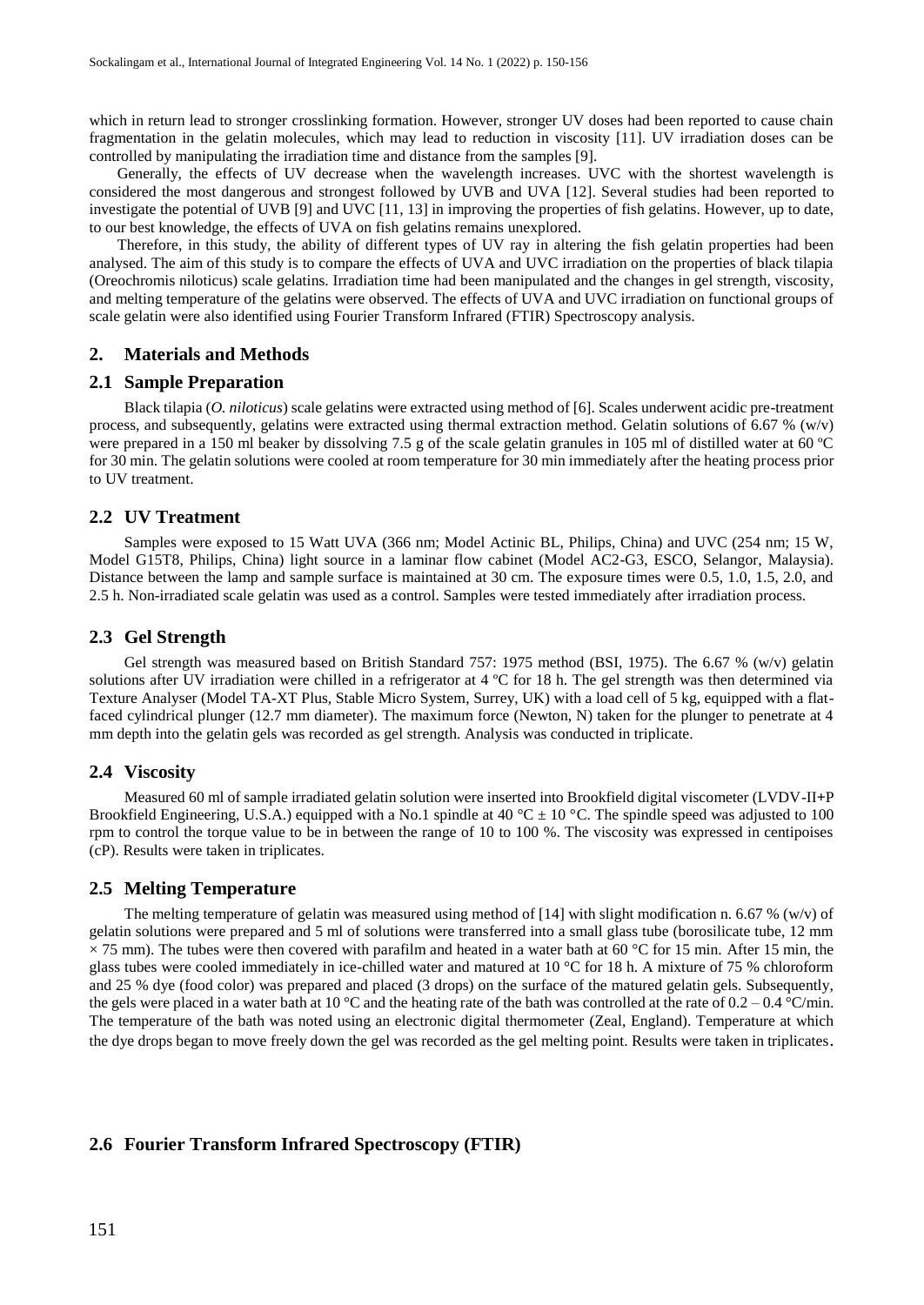The possible interactions of the functional groups in the raw materials and gelatins were examined using FTIR spectrophotometer (Perkin Elmer Spectrum, U.S.A.). All spectra were recorded in the range between  $4000 - 600$  cm<sup>-1</sup> with a 4 cm<sup>-1</sup> resolution. The spectra of all the samples were obtained at 32 scans.

# **3. Results and Discussion**

#### **3.1 Gel Strength**

Gel strength is the measurement of gelling power of gelatin and it reflects their quality and price. The gel strength of scale gelatin is found to increase along with the irradiation time for both UVA and UVC treated samples. Prior to UV treatment, the gel strength of scale gelatin is  $3.13 \pm 0.05$  N. UVA irradiation for 0.5 to 2.5 h increases the gel strength of scale gelatins to  $3.50 \pm 0.07$  to  $5.12 \pm 0.22$  N. At the same irradiation time, the gel strength increases to  $3.38 \pm 0.05$  to  $4.75 \pm 0.09$  N when treated with UVC. The changes in the gel strength of scale gelatins after treatment with UVA and UVC for 0.5 to 2.5 h are shown in Fig 1.

The marked increase in gel strength of UVA and UVC-treated scale gelatins can be attributed to the enhanced crosslinking due to UV irradiation. UV irradiation generates radicals at the gelatin amino acids such as tyrosine and phenylalanine. Consequently, during renaturation, the binding of these radicals resulted in cross linking formation. Hence, stronger and more ordered gel network is produced. Fig 2 illustrates the schematic of the effects of UVA and UVC irradiation on scale gelatin molecules and formation of gel network. Similar results had been reported by [9] whom conducted UVB treatment on cold and warm water fish gelatins at different dosage. They reported a significant increase in the gel strength of both gelatins and attributed this to the UVB-induced crosslinking formation.

It is noteworthy that scale gelatins treated with UVA has higher gel strength compared to UVC. For example, scale gelatins irradiated with UVA for 0.5 to 2.5 h experienced an increase in the gel strength from 11.96 to 63.54 %. Meanwhile, at the same irradiation time, UVC increases the gel strength from 7.97 to 51.77 %, only. This can be linked to the stronger dosage of UVC which encourage molecule degradation, while forming new crosslinks simultaneously. The simultaneous process of chain fragmentation and crosslinking that occurs limits the increase of gel strength in the UVC-treated samples as can be seen in Fig 2. However, crosslinking appears to dominate over the chain degradation, which is proved by the increase in gel strength as the irradiation time increases. Results obtained is in accordance to [11], whom stated that the gel strength of a commercial tilapia fish gelatin increases because the UV-induced crosslinking appears to dominate over the effect of chain degradation.



**Fig. 1 - Gel strength of scale gelatins treated with UVA and UVC at different time**

# **3.2 Viscosity**

UV irradiation on scale gelatins increases the viscosity level as can be seen in Fig 3. The viscosity of initial nonirradiated scale gelatin is  $10.80 \pm 0.42$  cP. The value increases to  $11.37 \pm 0.03$  to  $12.35 \pm 0.17$  cP, when irradiated with UVA at 0.5 to 2.5 h. Likewise, treatment with UVC at the same irradiation time also increases the viscosity level from  $10.89 \pm 0.01$  to  $11.84 \pm 0.53$  cP. Fig. 3 shows the viscosity level of scale gelatins treated with UVA and UVC at different time. The increase in the viscosity can be attributed to the irradiation-induced crosslinking formation. UV irradiation caused crosslinking of the polypeptide chains, leading to the formation of higher molecular weight components exhibiting thicker solutions. Otoni et al. (2012) whom conducted UVB treatment on cold and warm water fish gelatins had reported similar findings. They stated that the fish gelatin samples demonstrated an increase in viscosity after UV irradiation and correlated this incident with cross linking formation in gelatin molecules.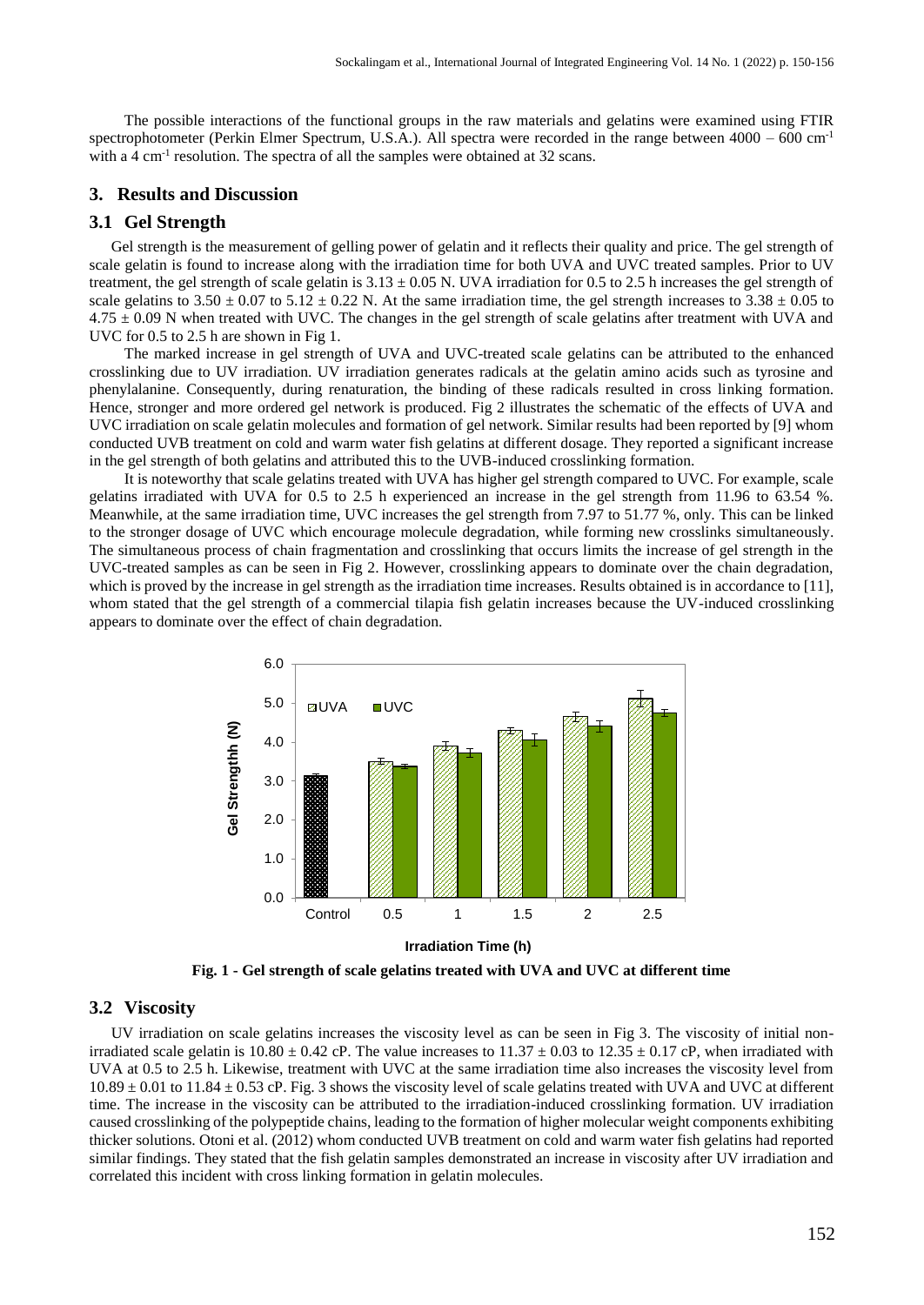

**Fig. 2 - Effects of UVA and UVC irradiation on scale gelatin molecules and formation of gel network**

It is also interesting to note that the UVA-treated samples possess slightly higher viscosity level than that of UVCtreated. The viscosity of scale gelatins treated with UVA for 0.5 to 2.5 h had an increase up to 5.28 to 14.38 %, respectively. Meanwhile, samples treated with UVC for the same period, only experienced an increase from 0.86 to 9.60 %, respectively. Though UVC possess stronger dosage compared to UVA, the minimal increase in viscosity might be due to the simultaneous occurrence of crosslinking and chain fragmentations during irradiation. Similar to the results obtained from gel strength analysis of scale gelatins in section 3.1, irradiation with UVC not only causes crosslinking, but also fragmentations of the polypeptide chains (Fig 2). Consequently, the chain fragmentations prevent the viscosity of the samples to increase further. According to[11], crosslinking formation or molecular degradation might occur during UV irradiation subject to the protein nature and irradiation dosage. They also added that UV irradiation induced degradation might occur simultaneously with formation of new crosslinks.



**Fig. 3 - Viscosity of scale gelatins treated with UVA and UVC at different time**

# **3.3 Melting Temperature**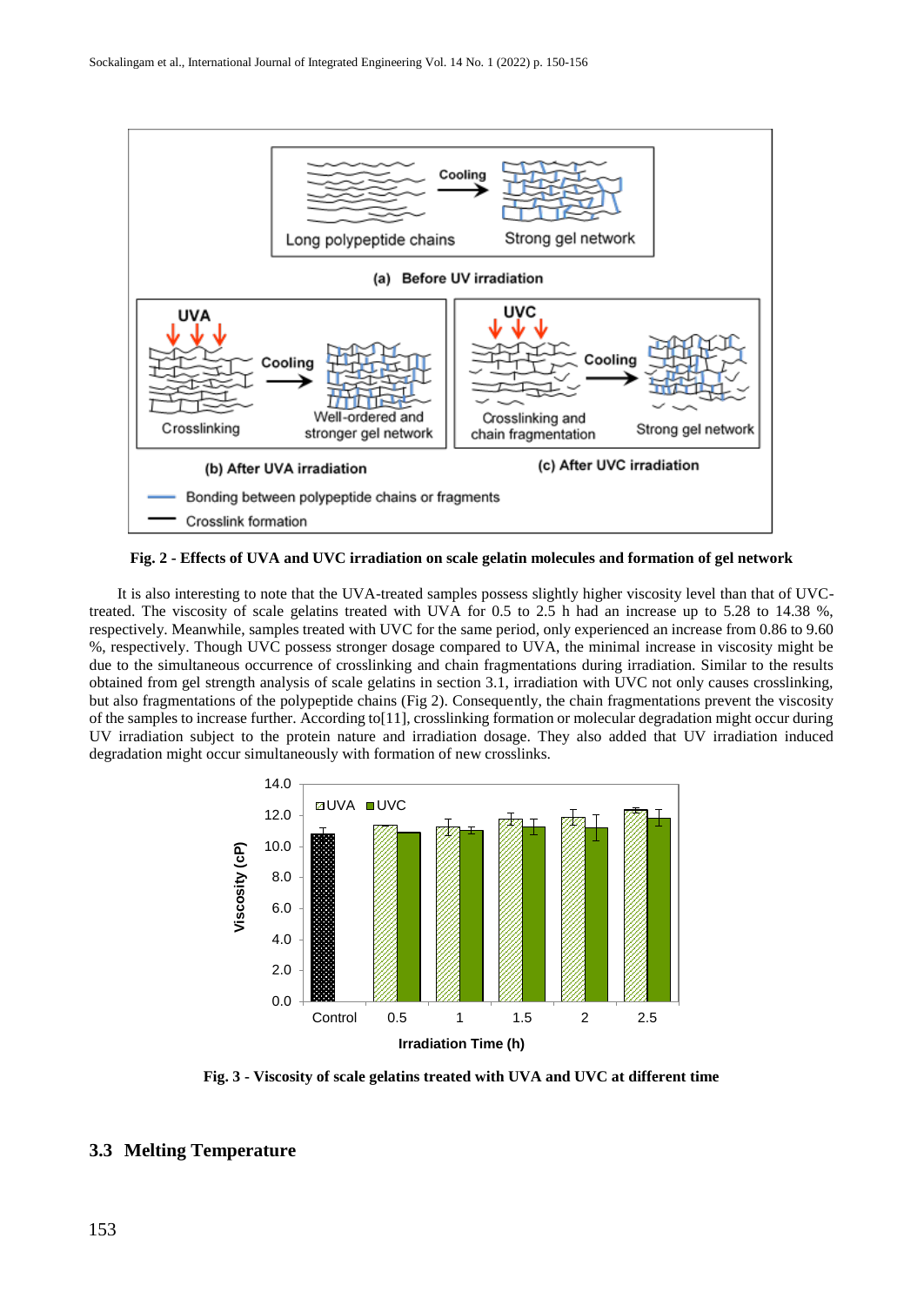It is surprising to note that UV irradiation did not give any significant effect on the melting temperatures of scale gelatins. Fig 3 shows the changes in melting temperature of scale gelatins after UV irradiation at 0.5 to 2.5 h. Referring Fig 4, slight increment in the melting temperature can be observed along with the irradiation time. Initially, the melting temperature of non-irradiated scale gelatin is  $26.0 \pm 0.5$  °C. Irradiation with UVA for 0.5 h increases the melting temperature to 26.5  $\pm$  0.4 °C. Further increasing the irradiation time to 2.5 h, increases the melting temperature to 26.8  $\pm$ 0.2 °C. Similarly, treatment with UVC for 0.5 to 2.5 h also increases the melting temperature from 26.3  $\pm$  0.5 to 26.7  $\pm$ 0.5  $\degree$ C, respectively. Though slight increment can be observed in all the samples irradiated at different time, the effects are too minimal  $(< 4 %$ ) and therefore can be neglected.

Despite giving a significant impact on the gel strength and viscosity of the samples, UV irradiation is incapable to alter the melting temperature significantly. This is because the crosslinking that occur was not extensive enough to affect the melting temperature of the samples. Hence, it is presumed that further increasing the UV irradiation time able to upsurge the melting temperature in scale gelatin samples. Longer irradiation time might be able to create UV-induced reinforcement in the gel network, thus higher energy will be needed to melt the samples. Researcher [9] also found that UVB irradiation had little effect on the melting temperature of cold and warm water fish gelatins. They stated that crosslinking of the polypeptide chains was not extensive enough to affect the melting properties of the gelatin.



**Fig. 4 - Melting temperature of scale gelatins treated with UVA and UVC at different time**

## **3.4 Fourier Transform Infrared (FTIR) Spectroscopy**

The changes in functional groups of scale gelatins irradiated with UVA and UVC for various time periods were determined via FTIR analysis. The infrared spectra of control and UV irradiated scale gelatin samples are depicted in Fig 5. Meanwhile, the regions detected, peak wavenumbers, as well as their denotations for UVA and UVC irradiated scale gelatins are detailed in Table 1 and Table 2, respectively.

Results obtained revealed identical pattern of amide A and amide B band in both UVA and UVC treated scale gelatins. No major changes observed in the peak wavenumbers after UV irradiation, indicating insignificant changes to have occurred in the functional groups. This may explain the melting temperature of the UV irradiated samples, where no changes occurred. The UV irradiation dosage is presumed to be not strong enough to modify the functional groups in the gelatin molecules. In general, the presence of amide A and B bands refer to the N-H stretching vibrations and C-H stretching vibrations in the samples [15]. Similar results were reported by [11], whom found minor changes in the FTIR spectra of UVC irradiated tilapia skin gelatin. They associated this situation to the insignificant changes occurred in the functional groups of gelatins.

Even though the FTIR spectra of scale gelatins shows insignificant changes, on closer observation, slight changes can be observed in the amide I bands of scale gelatins. Amide I  $(1700-1600 \text{ cm}^{-1})$  absorption band is a useful peak in FTIR analysis of the secondary structure of gelatin. The amide I band of scale gelatins treated with UVA for 0.5, 1.5, and 2.5 h are found to be  $1632 \text{ cm}^{-1}$ ,  $1632 \text{ cm}^{-1}$ , and  $1630 \text{ cm}^{-1}$ , respectively. Meanwhile, the peak wavenumber of amide I bands were at  $1632 \text{ cm}^{-1}$  (0.5 h),  $1631 \text{ cm}^{-1}$  (1.5 h), and  $1631 \text{ cm}^{-1}$  (2.5 h) for UVC treated samples. These changes might be possibly due to the crosslinking formation in the polypeptide chains induced by UV irradiation.

Moreover, it can be seen that the frequencies of amide I band decreases along with the irradiation time in both UVA and UVC treated scale gelatins. This indicates the formation of crosslinks in the samples [11]. Additionally, the FTIR spectra of amide II and III bands associated with the bending vibration of N-H groups and stretching vibration of C-N groups were also detected in scale gelatin samples [16]. Slight changes in amide II and III were also observed in both UVA and UVC treated scale gelatins when the irradiation time increases. These changes may be caused by the crosslink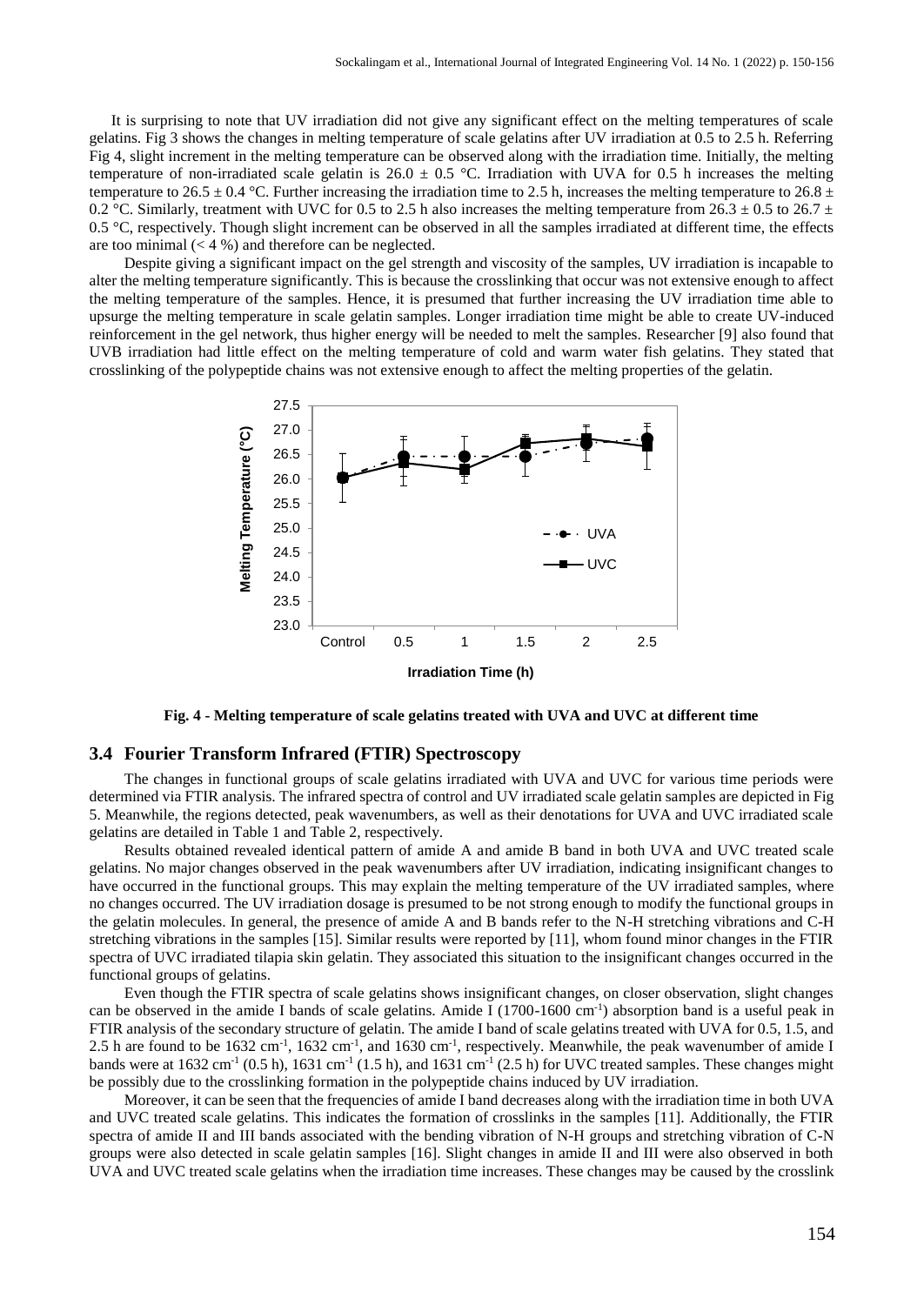of the gelatin molecules due to radicals formation. This is in align to the increase on the gel strength and viscosity of the samples after UV irradiation.



**Fig. 5 - FTIR spectra of scale gelatins treated with UVA and UVC at different time**

# **4. Conclusion**

Results obtained indicate UV irradiation is capable to modify the properties of fish gelatins. UV irradiation on scale gelatins induce crosslinking formations in the samples, thus, increases the gel strength and viscosity. However, it could not enhance the melting temperature of the samples. Hence, further work is necessary to investigate in depth on the impact of UV irradiation on the melting temperature of gelatins using longer irradiation time. In addition, results obtained clearly show that UVA able to increase the gel strength and viscosity of scale gelatins better than UVC. UVC, being the strongest type of UV ray causes chain fragmentation to occur simultaneously with crosslinking in the gelatin molecules. Consequently, the chain fragmentations prevent the properties of gelatins to hike further.

#### **Acknowledgement**

The authors gratefully acknowledge Faculty of Mechanical Engineering and Manufacturing, Universiti Tun Hussein Onn Malaysia (UTHM), for the analytical service provided throughout this research. This work was supported by the Ministry of Higher Education, Malaysia under Multidisciplinary Research Grant (Vot 1313).

#### **References**

- [1] Sockalingam, K., Idris M.I., & Abdullah, H.Z. (2015). Effects of pre-treatment conditions on black tilapia fish scales for gelatin extraction. Advanced Material Research, 1125, 276–280.
- [2] Sow, L.C., & Yang, H. (2015). Effects of salt and sugar addition on the physicochemical properties and nanostructure of fish gelatin. Food Hydrocolloids, 45, 72–82.
- [3] Sanaei, A., Mahmoodani, F., See, S., et al. (2013). Optimization of gelatin extraction and physico-chemical properties of catfish (Clarias gariepinus) bone gelatin. International Food Research Journal, 20, 423–430.
- [4] Riquelme, N., Díaz-Calderón P, Enrione J et al (2015) Effect of physical state of gelatin-plasticizer based films on to the occurrence of Maillard reactions. Food Chem 175:478–484
- [5] Pang S, Chang YP, Woo KK (2013) The evaluation of the Suitability of fish wastes as a source of collagen. 2nd International Conference on Nutrition and Food Science 53:77–81
- [6] Sockalingam K, Abdullah HZ (2015) Extraction and characterization of gelatin biopolymer from black tilapia (Oreochromis mossambicus) scales. AIP Conference Proceedings 1669
- [7] Etxabide A, Urdanpilleta M, Guerrero P et al (2015) Effects of cross-linking in nanostructure and physicochemical properties of fish gelatins for bio-applications. REACT 94:55–62